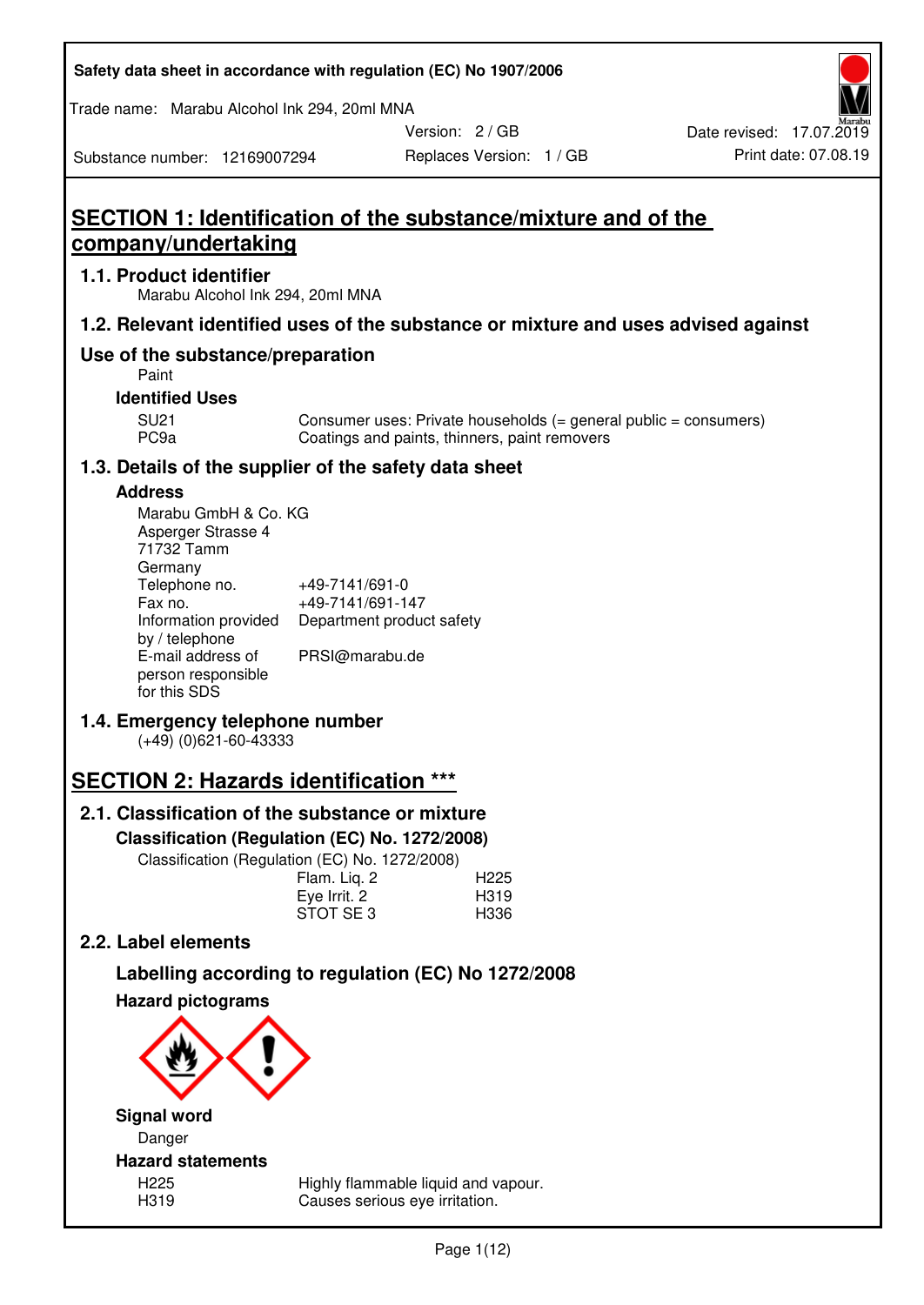| Safety data sheet in accordance with regulation (EC) No 1907/2006 |                                                       |                          |                          |                                                                                 |
|-------------------------------------------------------------------|-------------------------------------------------------|--------------------------|--------------------------|---------------------------------------------------------------------------------|
| Trade name: Marabu Alcohol Ink 294, 20ml MNA                      |                                                       |                          |                          |                                                                                 |
|                                                                   |                                                       | Version: 2 / GB          |                          | Date revised: 17.07.2019                                                        |
| Substance number: 12169007294                                     |                                                       |                          | Replaces Version: 1 / GB | Print date: 07.08.19                                                            |
| H336                                                              | May cause drowsiness or dizziness.                    |                          |                          |                                                                                 |
| Precautionary statements ***                                      |                                                       |                          |                          |                                                                                 |
| P <sub>101</sub>                                                  |                                                       |                          |                          | If medical advice is needed, have product container or label at hand.           |
| P102                                                              | Keep out of reach of children.                        |                          |                          |                                                                                 |
| P210                                                              |                                                       |                          |                          | Keep away from heat, hot surfaces, sparks, open flames and other ignition       |
|                                                                   | sources. No smoking.                                  |                          |                          |                                                                                 |
| P264.1                                                            | Wash hands thoroughly after handling.                 |                          |                          |                                                                                 |
| P271                                                              | Use only outdoors or in a well-ventilated area.       |                          |                          |                                                                                 |
| P280                                                              |                                                       |                          |                          | Wear protective gloves/protective clothing/eye protection/face protection.      |
| P305+P351+P338                                                    | lenses, if present and easy to do. Continue rinsing.  |                          |                          | IF IN EYES: Rinse cautiously with water for several minutes. Remove contact     |
| P405                                                              | Store locked up.                                      |                          |                          |                                                                                 |
| P501.9                                                            | Dispose of contents/container as problematic waste.   |                          |                          |                                                                                 |
|                                                                   |                                                       |                          |                          | Hazardous component(s) to be indicated on label (Regulation (EC) No. 1272/2008) |
| contains                                                          | Acetone; Propan-2-ol                                  |                          |                          |                                                                                 |
| <b>Supplemental information</b>                                   |                                                       |                          |                          |                                                                                 |
| <b>EUH066</b>                                                     | Repeated exposure may cause skin dryness or cracking. |                          |                          |                                                                                 |
| 2.3. Other hazards<br>No special hazards have to be mentioned.    |                                                       |                          |                          |                                                                                 |
| <b>SECTION 3: Composition/information on ingredients</b>          |                                                       |                          |                          |                                                                                 |
| 3.2. Mixtures                                                     |                                                       |                          |                          |                                                                                 |
| <b>Hazardous ingredients</b>                                      |                                                       |                          |                          |                                                                                 |
|                                                                   |                                                       |                          |                          |                                                                                 |
| Propan-2-ol                                                       |                                                       |                          |                          |                                                                                 |
| CAS No.<br>EINECS no.                                             | 67-63-0<br>200-661-7                                  |                          |                          |                                                                                 |
| Registration no.                                                  | 01-2119457558-25                                      |                          |                          |                                                                                 |
| Concentration                                                     | 50<br>$>=$                                            | $\,<\,$                  | 100                      | $\%$                                                                            |
|                                                                   |                                                       |                          |                          |                                                                                 |
| Classification (Regulation (EC) No. 1272/2008)                    |                                                       |                          |                          |                                                                                 |
|                                                                   | Flam. Liq. 2                                          | H <sub>225</sub>         |                          |                                                                                 |
|                                                                   | Eye Irrit. 2                                          | H319                     |                          |                                                                                 |
|                                                                   | STOT SE3                                              | H336                     |                          |                                                                                 |
|                                                                   |                                                       |                          |                          |                                                                                 |
| <b>Acetone</b>                                                    |                                                       |                          |                          |                                                                                 |
| CAS No.                                                           | 67-64-1                                               |                          |                          |                                                                                 |
| EINECS no.                                                        | 200-662-2                                             |                          |                          |                                                                                 |
| Registration no.                                                  | 01-2119471330-49                                      |                          |                          |                                                                                 |
| Concentration                                                     | 20<br>$>=$                                            | $\overline{\phantom{0}}$ | 25                       | $\%$                                                                            |
|                                                                   |                                                       |                          |                          |                                                                                 |
| Classification (Regulation (EC) No. 1272/2008)                    |                                                       |                          |                          |                                                                                 |
|                                                                   | Flam. Liq. 2                                          | H <sub>225</sub>         |                          |                                                                                 |
|                                                                   | Eye Irrit. 2                                          | H319                     |                          |                                                                                 |
|                                                                   | STOT SE 3                                             | H336                     |                          |                                                                                 |
|                                                                   |                                                       |                          |                          |                                                                                 |
| 2-(Propyloxy) ethanol                                             |                                                       |                          |                          |                                                                                 |
| CAS No.                                                           | 2807-30-9                                             |                          |                          |                                                                                 |
| EINECS no.                                                        | 220-548-6                                             |                          |                          |                                                                                 |
| Concentration                                                     | 1<br>$>=$                                             | $\prec$                  | 10                       | $\%$                                                                            |
|                                                                   |                                                       |                          |                          |                                                                                 |
| Classification (Regulation (EC) No. 1272/2008)                    | Acute Tox. 4                                          | H312                     |                          |                                                                                 |
|                                                                   | Eye Irrit. 2                                          | H319                     |                          |                                                                                 |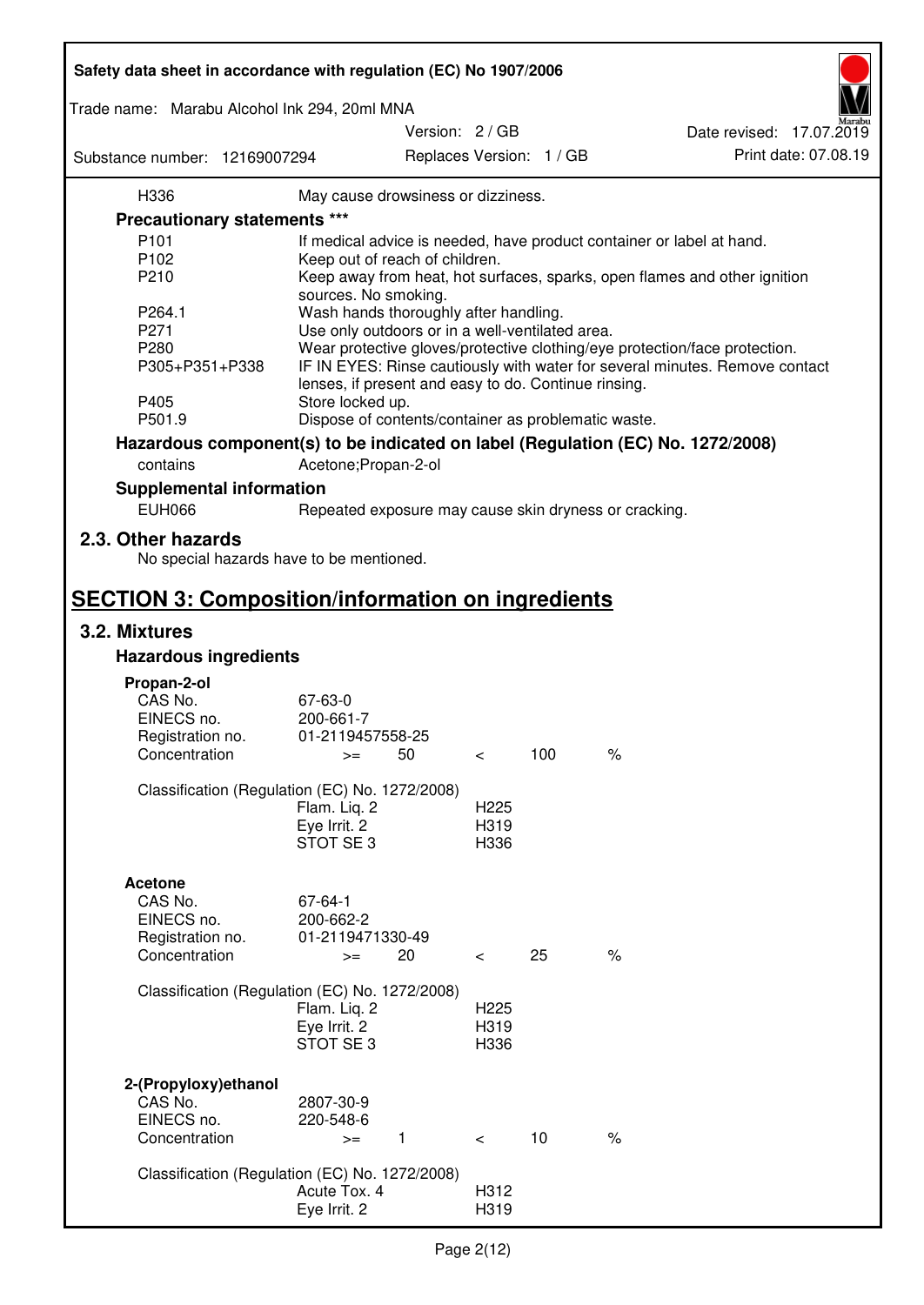Trade name: Marabu Alcohol Ink 294, 20ml MNA



Substance number: 12169007294

Replaces Version: 1 / GB Print date: 07.08.19

# **SECTION 4: First aid measures**

## **4.1. Description of first aid measures**

#### **General information**

In all cases of doubt, or when symptoms persist, seek medical attention. Never give anything by mouth to an unconscious person. If unconscious place in recovery position and seek medical advice.

#### **After inhalation**

Remove to fresh air, keep patient warm and at rest. If breathing is irregular or stopped, administer artificial respiration.

#### **After skin contact**

Remove contaminated clothing. Wash skin thoroughly with soap and water or use recognised skin cleanser. Do NOT use solvents or thinners.

#### **After eye contact**

Remove contact lenses, irrigate copiously with clean, fresh water, holding the eyelids apart for at least 10 minutes and seek immediate medical advice.

#### **After ingestion**

If accidentally swallowed rinse the mouth with plenty of water (only if the person is conscious) and obtain immediate medical attention. Keep at rest. Do NOT induce vomiting.

#### **4.2. Most important symptoms and effects, both acute and delayed**  Until now no symptoms known so far.

## **4.3. Indication of any immediate medical attention and special treatment needed**

#### **Hints for the physician / treatment**

Treat symptomatically

## **SECTION 5: Firefighting measures**

#### **5.1. Extinguishing media**

#### **Suitable extinguishing media**

Recommended: alcohol resistant foam, CO2, powders, water spray/mist, Not be used for safety reasons: water jet

#### **5.2. Special hazards arising from the substance or mixture**

In the event of fire the following can be released: Carbon monoxide (CO); Carbon dioxide (CO2); dense black smoke

## **5.3. Advice for firefighters**

#### **Special protective equipment for fire-fighting**

Cool closed containers exposed to fire with water. Do not allow run-off from fire fighting to enter drains or water courses.

## **SECTION 6: Accidental release measures**

#### **6.1. Personal precautions, protective equipment and emergency procedures**

Exclude sources of ignition and ventilate the area. Avoid breathing vapours. Refer to protective measures listed in Sections 7 and 8.

#### **6.2. Environmental precautions**

Do not allow to enter drains or waterways. If the product contaminates lakes, rivers or sewage, inform appropriate authorities in accordance with local regulations.

## **6.3. Methods and material for containment and cleaning up**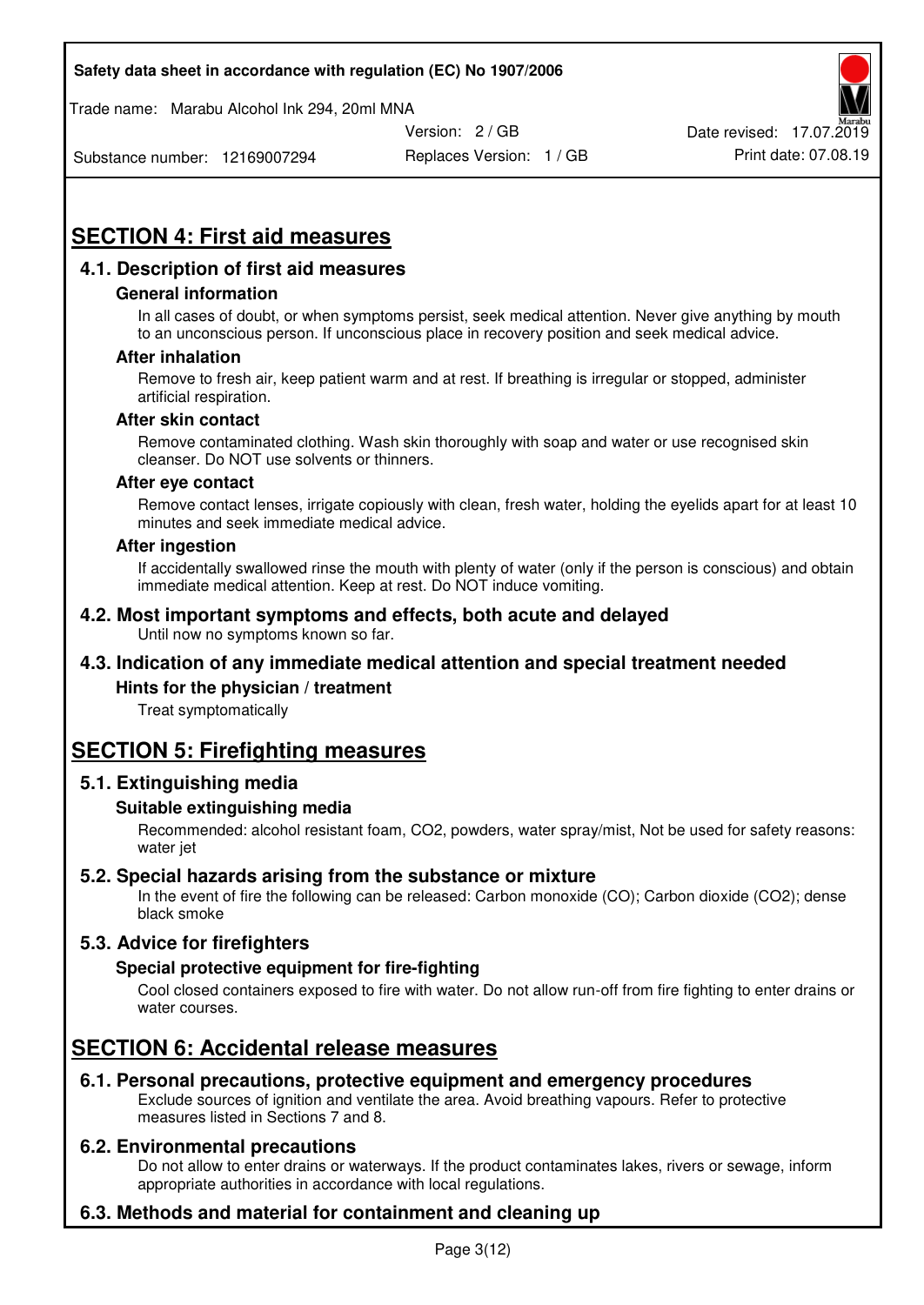Trade name: Marabu Alcohol Ink 294, 20ml MNA

Version: 2 / GB

Replaces Version: 1 / GB Print date: 07.08.19 Date revised: 17.07.2019

Substance number: 12169007294

Contain and collect spillage with non-combustible absorbent materials, e.g. sand, earth, vermiculite, diatomaceous earth and place in container for disposal according to local regulations (see section 13). Clean preferably with a detergent - avoid use of solvents.

### **6.4. Reference to other sections**

Information regarding Safe handling, see Section 7. Information regarding personal protective measures, see Section 8. Information regarding waste disposal, see Section 13.

# **SECTION 7: Handling and storage**

## **7.1. Precautions for safe handling**

#### **Advice on safe handling**

Prevent the creation of flammable or explosive concentrations of vapour in air and avoid vapour concentration higher than the occupational exposure limits. In addition, the product should only be used in areas from which all naked lights and other sources of ignition have been excluded. Electrical equipment should be protected to the appropriate standard. Mixture may charge electrostatically: always use earthing leads when transferring from one container to another. Operators should wear anti-static footwear and clothing and floors should be of the conducting type. Isolate from sources of heat, sparks and open flame. No sparking tools should be used. Avoid skin and eye contact. Avoid the inhalation of particulates and spray mist arising from the application of this mixture. Smoking, eating and drinking shall be prohibited in application area. For personal protection see Section 8. Never use pressure to empty: container is not a pressure vessel. Always keep in containers of same material as the original one. Comply with the health and safety at work laws. Do not allow to enter drains or water courses.

### **Advice on protection against fire and explosion**

Vapours are heavier than air and may spread along floors. Vapours may form explosive mixtures with air.

#### **Classification of fires / temperature class / Ignition group / Dust explosion class**

Classification of fires B (Combustible liquid substances)<br>Temperature class T2 Temperature class

## **7.2. Conditions for safe storage, including any incompatibilities**

#### **Requirements for storage rooms and vessels**

Electrical installations/working materials must comply with the local applied technological safety standards. Storage rooms in which filling operations take place must have a conducting floor. Store in accordance with national regulation

#### **Hints on storage assembly**

Store away from oxidising agents, from strongly alkaline and strongly acid materials.

#### **Further information on storage conditions**

Observe label precautions. Store between 15 and 30 °C in a dry, well ventilated place away from sources of heat and direct sunlight. Keep container tightly closed. Keep away from sources of ignition. No smoking. Prevent unauthorised access. Containers which are opened must be carefully resealed and kept upright to prevent leakage.

## **7.3. Specific end use(s)**

Paint

# **SECTION 8: Exposure controls/personal protection**

## **8.1. Control parameters**

## **Exposure limit values**

**Acetone** 

| List  | <b>EH40</b> |                   |     |        |
|-------|-------------|-------------------|-----|--------|
| Type  | WEL         |                   |     |        |
| Value | 1210        | mg/m <sup>3</sup> | 500 | ppm(V) |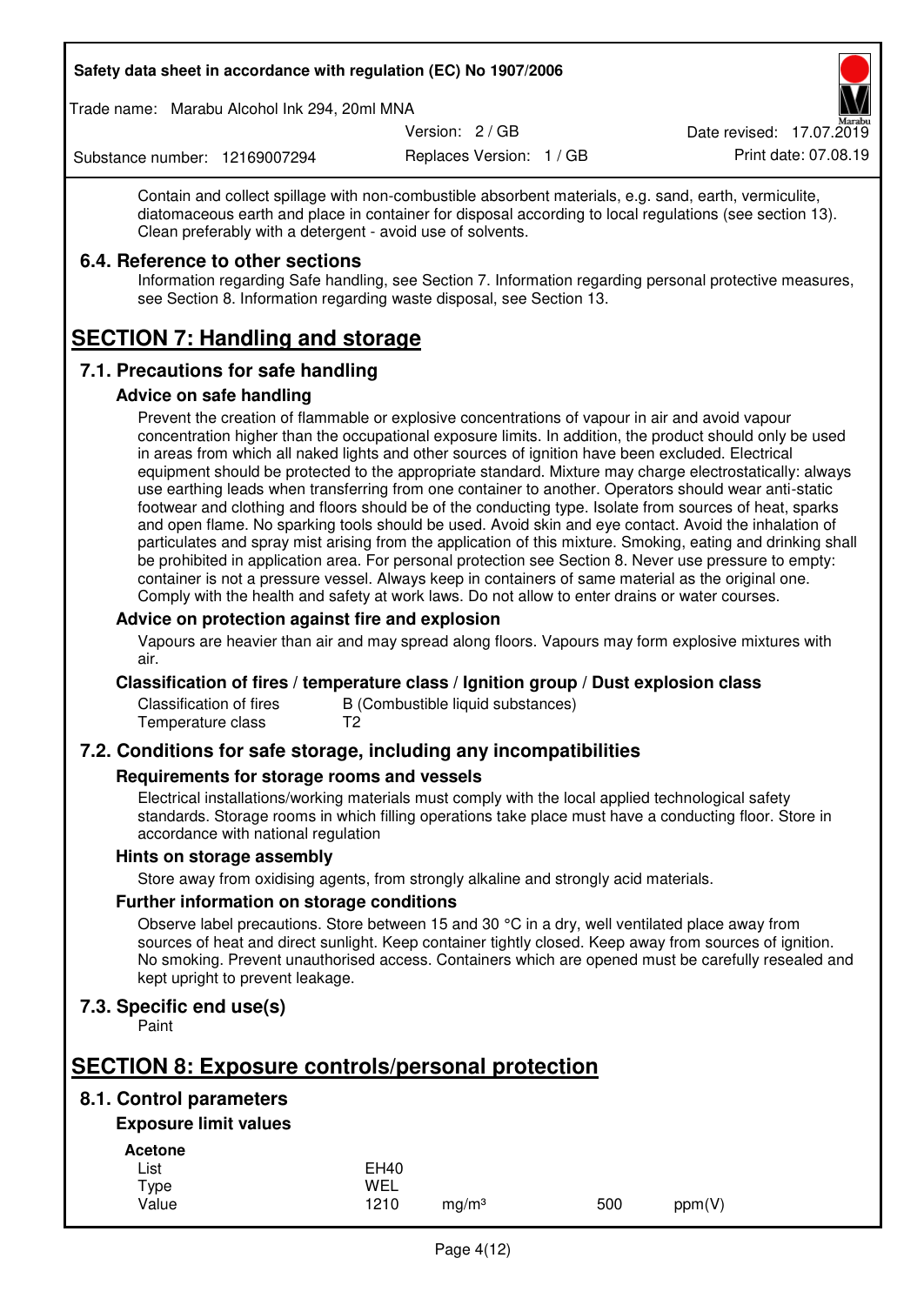| Safety data sheet in accordance with regulation (EC) No 1907/2006 |             |                                        |            |                   |                          |
|-------------------------------------------------------------------|-------------|----------------------------------------|------------|-------------------|--------------------------|
| Trade name: Marabu Alcohol Ink 294, 20ml MNA                      |             |                                        |            |                   |                          |
|                                                                   |             | Version: 2/GB                          |            |                   | Date revised: 17.07.2019 |
| Substance number: 12169007294                                     |             | Replaces Version: 1 / GB               |            |                   | Print date: 07.08.19     |
| Short term exposure limit<br><b>Status: 2011</b>                  | 3620        | mg/m <sup>3</sup>                      | 1500       | ppm(V)            |                          |
| Propan-2-ol                                                       |             |                                        |            |                   |                          |
| List                                                              | EH40        |                                        |            |                   |                          |
| <b>Type</b>                                                       | <b>WEL</b>  |                                        |            |                   |                          |
| Value<br>Short term exposure limit<br><b>Status: 2011</b>         | 999<br>1250 | mg/m <sup>3</sup><br>mg/m <sup>3</sup> | 400<br>500 | ppm(V)<br>ppm(V)  |                          |
| <b>Derived No/Minimal Effect Levels (DNEL/DMEL)</b>               |             |                                        |            |                   |                          |
| Acetone                                                           |             |                                        |            |                   |                          |
| Type of value                                                     |             | Derived No Effect Level (DNEL)         |            |                   |                          |
| Reference group                                                   | Worker      |                                        |            |                   |                          |
| Duration of exposure                                              | Long term   |                                        |            |                   |                          |
| Route of exposure                                                 | dermal      |                                        |            |                   |                          |
| Concentration                                                     |             | 186                                    |            | mg/kg/d           |                          |
| Type of value                                                     |             | Derived No Effect Level (DNEL)         |            |                   |                          |
| Reference group                                                   | Worker      |                                        |            |                   |                          |
| Duration of exposure                                              | Short term  |                                        |            |                   |                          |
| Route of exposure                                                 | inhalative  |                                        |            |                   |                          |
| Concentration                                                     |             | 2420                                   |            | mg/m <sup>3</sup> |                          |
| Type of value                                                     |             | Derived No Effect Level (DNEL)         |            |                   |                          |
| Reference group                                                   | Worker      |                                        |            |                   |                          |
| Duration of exposure                                              | Long term   |                                        |            |                   |                          |
| Route of exposure                                                 | inhalative  |                                        |            |                   |                          |
| Concentration                                                     |             | 1210                                   |            | mg/m <sup>3</sup> |                          |
|                                                                   |             |                                        |            |                   |                          |
| Type of value                                                     |             | Derived No Effect Level (DNEL)         |            |                   |                          |
| Reference group                                                   | Consumer    |                                        |            |                   |                          |
| Duration of exposure                                              | Long term   |                                        |            |                   |                          |
| Route of exposure                                                 | oral        |                                        |            |                   |                          |
| Concentration                                                     |             | 62                                     |            | mg/kg/d           |                          |
| Type of value                                                     |             | Derived No Effect Level (DNEL)         |            |                   |                          |
| Reference group                                                   | Consumer    |                                        |            |                   |                          |
| Duration of exposure                                              | Long term   |                                        |            |                   |                          |
| Concentration                                                     |             | 62                                     |            | mg/kg/d           |                          |
| Type of value                                                     |             | Derived No Effect Level (DNEL)         |            |                   |                          |
| Reference group                                                   | Consumer    |                                        |            |                   |                          |
| Duration of exposure                                              | Long term   |                                        |            |                   |                          |
| Route of exposure                                                 | inhalative  |                                        |            |                   |                          |
| Concentration                                                     |             | 200                                    |            | mg/m <sup>3</sup> |                          |
| Propan-2-ol                                                       |             |                                        |            |                   |                          |
| Type of value                                                     |             | Derived No Effect Level (DNEL)         |            |                   |                          |
| Reference group                                                   | Worker      |                                        |            |                   |                          |
| Duration of exposure                                              | Long term   |                                        |            |                   |                          |
| Route of exposure                                                 | inhalative  |                                        |            |                   |                          |
| Mode of action                                                    |             | Systemic effects                       |            |                   |                          |
| Concentration                                                     |             | 500                                    |            | mg/m <sup>3</sup> |                          |
|                                                                   |             |                                        |            |                   |                          |
| Type of value<br>Reference group                                  | Worker      | Derived No Effect Level (DNEL)         |            |                   |                          |
| Duration of exposure                                              | Long term   |                                        |            |                   |                          |
|                                                                   |             |                                        |            |                   |                          |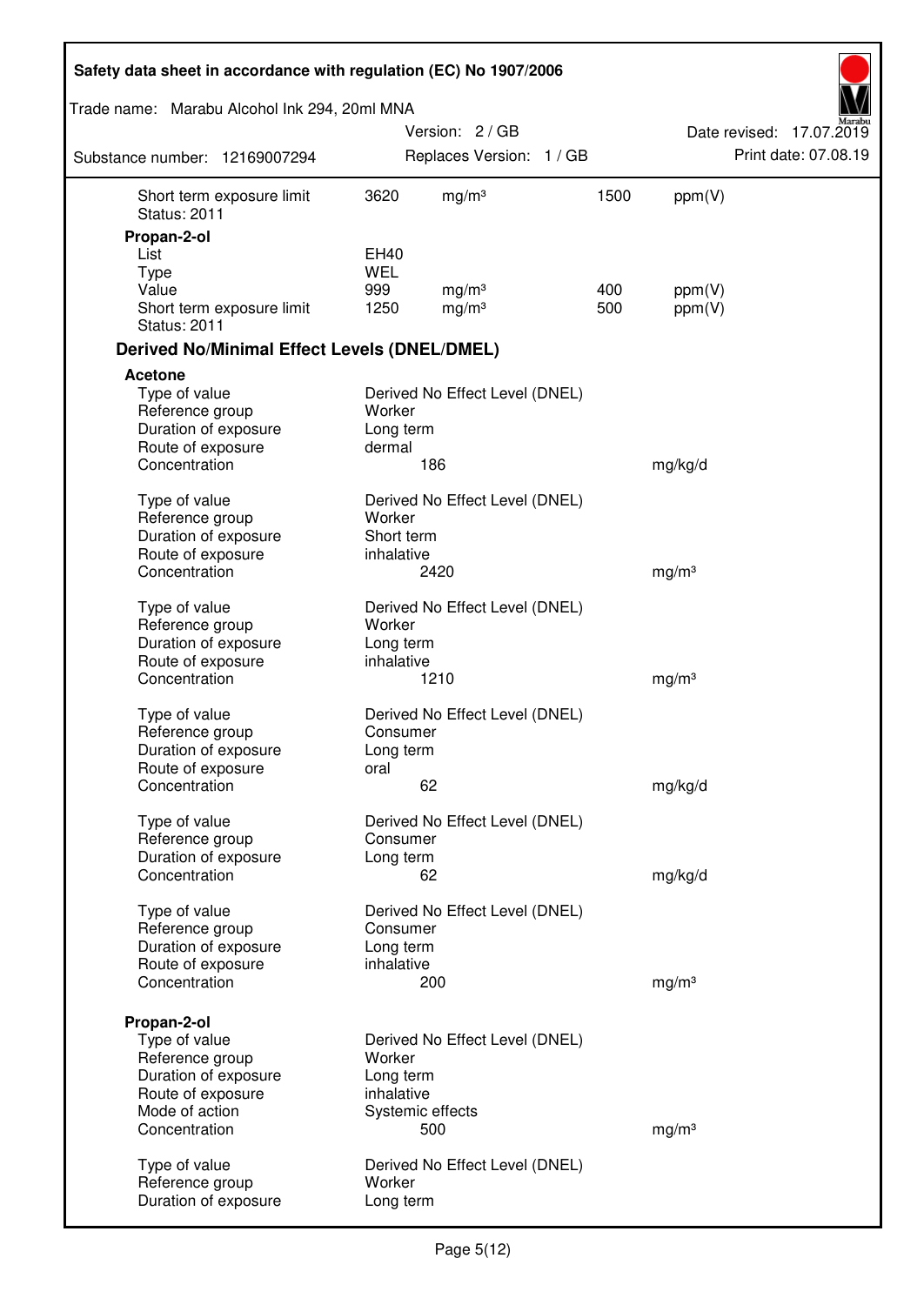Trade name: Marabu Alcohol Ink 294, 20ml MNA

Substance number: 12169007294

Version: 2 / GB Replaces Version: 1 / GB Print date: 07.08.19

Date revised: 17.07.2019

| Route of exposure                               | dermal                         |                   |
|-------------------------------------------------|--------------------------------|-------------------|
| Mode of action                                  | Systemic effects               |                   |
| Concentration                                   | 888                            | mg/kg/d           |
|                                                 |                                |                   |
| Type of value                                   | Derived No Effect Level (DNEL) |                   |
| Reference group                                 | <b>General Population</b>      |                   |
| Duration of exposure                            | Long term                      |                   |
| Route of exposure                               | inhalative                     |                   |
| Mode of action                                  | Systemic effects               |                   |
| Concentration                                   | 89                             | mg/m <sup>3</sup> |
|                                                 |                                |                   |
| Type of value                                   | Derived No Effect Level (DNEL) |                   |
| Reference group                                 | <b>General Population</b>      |                   |
| Duration of exposure                            | Long term                      |                   |
| Route of exposure                               | dermal                         |                   |
| Mode of action                                  | Systemic effects               |                   |
| Concentration                                   | 319                            | mg/kg/d           |
| Type of value                                   | Derived No Effect Level (DNEL) |                   |
| Reference group                                 | <b>General Population</b>      |                   |
| Duration of exposure                            | Long term                      |                   |
| Route of exposure                               | oral                           |                   |
| Mode of action                                  | Systemic effects               |                   |
| Concentration                                   | 26                             | mg/kg/d           |
|                                                 |                                |                   |
| <b>Predicted No Effect Concentration (PNEC)</b> |                                |                   |
| <b>Acetone</b>                                  |                                |                   |
| Type of value                                   | <b>PNEC</b>                    |                   |
| <b>Type</b>                                     | Freshwater                     |                   |
| Concentration                                   | 10,6                           | mg/l              |
| Type of value                                   | <b>PNEC</b>                    |                   |
| <b>Type</b>                                     | Saltwater                      |                   |
| Concentration                                   | 1,06                           | mg/l              |
|                                                 |                                |                   |
| Type of value                                   | <b>PNEC</b>                    |                   |
| Type                                            | Water (intermittent release)   |                   |
| Concentration                                   | 21                             | mg/l              |
| Type of value                                   | <b>PNEC</b>                    |                   |
| Type                                            | Freshwater sediment            |                   |
| Concentration                                   | 30,4                           | mg/kg             |
| Type of value                                   | <b>PNEC</b>                    |                   |
| Type                                            | Marine sediment                |                   |
| Concentration                                   | 3,04                           | mg/kg             |
|                                                 |                                |                   |
| Type of value                                   | <b>PNEC</b>                    |                   |
| <b>Type</b>                                     | Soil                           |                   |
| Concentration                                   | 29,5                           | mg/kg             |
| Type of value                                   | <b>PNEC</b>                    |                   |
| Type                                            | Sewage treatment plant (STP)   |                   |
| Concentration                                   | 100                            | mg/l              |
|                                                 |                                |                   |
| Propan-2-ol                                     | <b>PNEC</b>                    |                   |
| Type of value                                   |                                |                   |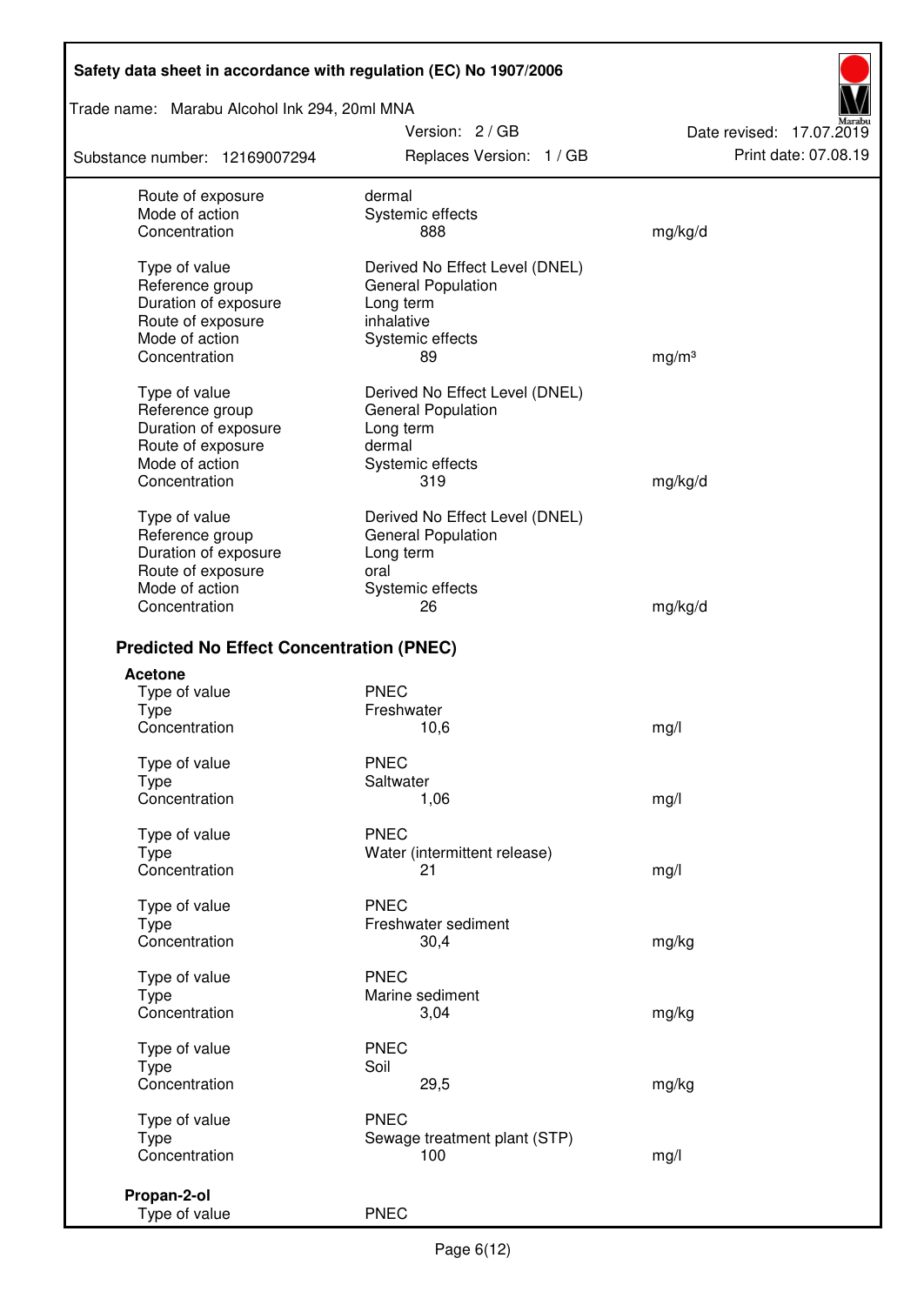#### Trade name: Marabu Alcohol Ink 294, 20ml MNA

Subs<sup>t</sup>

| tance number: 12169007294              | Replaces Version: 1 / GB                            | Print date: 07.08.19 |
|----------------------------------------|-----------------------------------------------------|----------------------|
| Type<br>Concentration                  | Freshwater<br>140,9                                 | mg/l                 |
| Type of value<br>Type<br>Concentration | <b>PNEC</b><br>Saltwater<br>140,9                   | mg/l                 |
| Type of value<br>Type<br>Concentration | <b>PNEC</b><br>Sewage treatment plant (STP)<br>2251 | mg/l                 |
| Type of value<br>Type<br>Concentration | <b>PNEC</b><br>Freshwater sediment<br>552           | mg/kg                |
| Type of value<br>Type<br>Concentration | <b>PNEC</b><br>Marine sediment<br>552               | mg/kg                |
| Type of value<br>Type<br>Concentration | <b>PNEC</b><br>Soil<br>28                           | mg/kg                |

Version: 2 / GB

Date revised: 17.07.2019

## **8.2. Exposure controls**

#### **Exposure controls**

Provide adequate ventilation. Where reasonably practicable this should be achieved by the use of local exhaust ventilation and good general extraction. If these are not sufficient to maintain concentrations of particulates and solvent vapour below the OEL, suitable respiratory protection must be worn.

#### **Respiratory protection**

If workers are exposed to concentrations above the exposure limit they must use appropriate, certified respirators. Full mask, filter A

#### **Hand protection**

There is no one glove material or combination of materials that will give unlimited resistance to any individual or combination of chemicals.

For prolonged or repeated handling nitrile rubber gloves with textile undergloves are required.<br>Material thickness  $\geq 0.5$  mm

- Material thickness  $\begin{array}{ccc} 0.5 \\ -8.5 \end{array}$  Material thickness  $\begin{array}{ccc} 0.5 \\ -8.5 \end{array}$
- Breakthrough time < 30 min

The breakthrough time must be greater than the end use time of the product.

The instructions and information provided by the glove manufacturer on use, storage, maintenance and replacement must be followed.

Gloves should be replaced regularly and if there is any sign of damage to the glove material.

Always ensure that gloves are free from defects and that they are stored and used correctly.

The performance or effectiveness of the glove may be reduced by physical/ chemical damage and poor maintenance.

Barrier creams may help to protect the exposed areas of the skin, they should however not be applied once exposure has occurred.

#### **Eye protection**

Use safety eyewear designed to protect against splash of liquids.

#### **Body protection**

Cotton or cotton/synthetic overalls or coveralls are normally suitable.

# **SECTION 9: Physical and chemical properties**

**9.1. Information on basic physical and chemical properties**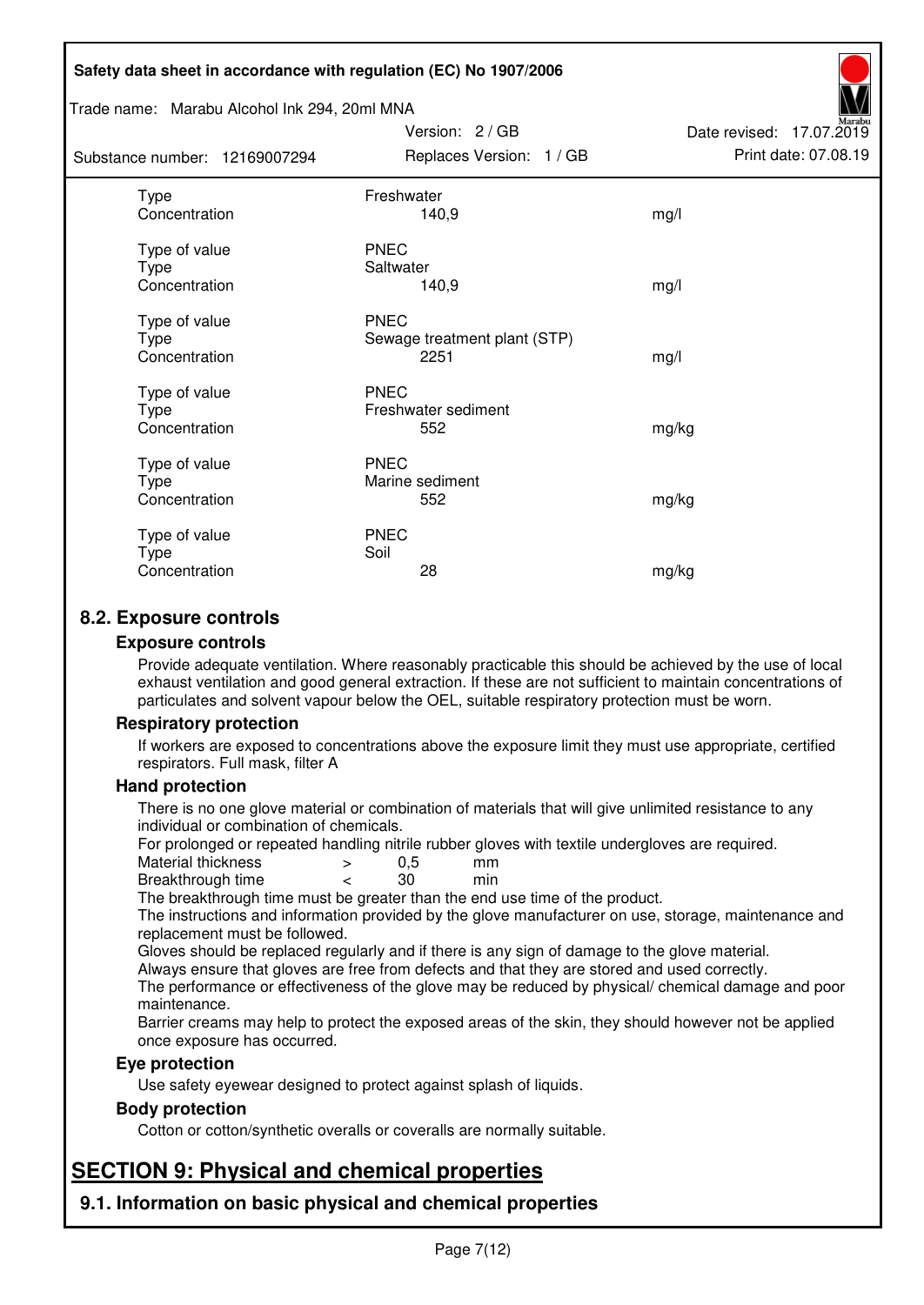| Trade name: Marabu Alcohol Ink 294, 20ml MNA<br>Substance number: 12169007294 |                                 | Version: 2 / GB<br>Replaces Version: 1 / GB |     |             | Date revised: 17.07.2019<br>Print date: 07.08.19 |  |
|-------------------------------------------------------------------------------|---------------------------------|---------------------------------------------|-----|-------------|--------------------------------------------------|--|
| <b>Form</b>                                                                   | liquid                          |                                             |     |             |                                                  |  |
| <b>Colour</b>                                                                 | coloured                        |                                             |     |             |                                                  |  |
| <b>Odour</b>                                                                  | solvent-like                    |                                             |     |             |                                                  |  |
| <b>Odour threshold</b>                                                        |                                 |                                             |     |             |                                                  |  |
| Remarks                                                                       | No data available               |                                             |     |             |                                                  |  |
| pH value                                                                      |                                 |                                             |     |             |                                                  |  |
| Remarks                                                                       | Not applicable                  |                                             |     |             |                                                  |  |
| <b>Melting point</b>                                                          |                                 |                                             |     |             |                                                  |  |
| Remarks                                                                       | not determined                  |                                             |     |             |                                                  |  |
| <b>Freezing point</b>                                                         |                                 |                                             |     |             |                                                  |  |
| Remarks                                                                       | not determined                  |                                             |     |             |                                                  |  |
| Initial boiling point and boiling range                                       |                                 |                                             |     |             |                                                  |  |
| Value                                                                         | 82<br>appr.                     |                                             |     | °C          |                                                  |  |
| <b>Flash point</b>                                                            |                                 |                                             |     |             |                                                  |  |
| Value                                                                         | 20                              |                                             |     | °C          |                                                  |  |
| Evaporation rate (ether $= 1$ ) :                                             |                                 |                                             |     |             |                                                  |  |
| Remarks                                                                       | not determined                  |                                             |     |             |                                                  |  |
| <b>Flammability (solid, gas)</b><br>Not applicable                            |                                 |                                             |     |             |                                                  |  |
| Upper/lower flammability or explosive limits                                  |                                 |                                             |     |             |                                                  |  |
| Lower explosion limit                                                         | $\overline{c}$<br>appr.         |                                             |     | $%$ $(V)$   |                                                  |  |
| Upper explosion limit<br>Source                                               | 13<br>appr.<br>Literature value |                                             |     | $%$ (V)     |                                                  |  |
| Vapour pressure                                                               |                                 |                                             |     |             |                                                  |  |
| Value                                                                         | 45<br>appr.                     |                                             |     | hPa         |                                                  |  |
| <b>Vapour density</b>                                                         |                                 |                                             |     |             |                                                  |  |
| Remarks                                                                       | not determined                  |                                             |     |             |                                                  |  |
| <b>Density</b>                                                                |                                 |                                             |     |             |                                                  |  |
| Remarks                                                                       | not determined                  |                                             |     |             |                                                  |  |
| Solubility in water                                                           |                                 |                                             |     |             |                                                  |  |
| Remarks                                                                       | partially miscible              |                                             |     |             |                                                  |  |
| Partition coefficient: n-octanol/water                                        |                                 |                                             |     |             |                                                  |  |
| Remarks                                                                       | Not applicable                  |                                             |     |             |                                                  |  |
| Ignition temperature                                                          |                                 |                                             |     |             |                                                  |  |
| Value                                                                         | 425<br>appr.                    |                                             |     | $^{\circ}C$ |                                                  |  |
| Source<br><b>Viscosity</b>                                                    | Literature value                |                                             |     |             |                                                  |  |
| Value                                                                         | 150                             | to                                          | 250 | mPa.s       |                                                  |  |
| <b>Efflux time</b>                                                            |                                 |                                             |     |             |                                                  |  |
| Value                                                                         | 12<br>$\prec$                   |                                             |     | s           |                                                  |  |
| Temperature                                                                   | 20                              | $^{\circ}$ C                                |     |             |                                                  |  |
| Method                                                                        | DIN 53211 4 mm                  |                                             |     |             |                                                  |  |
| <b>Explosive properties</b>                                                   |                                 |                                             |     |             |                                                  |  |
| evaluation                                                                    | no                              |                                             |     |             |                                                  |  |
| <b>Oxidising properties</b>                                                   |                                 |                                             |     |             |                                                  |  |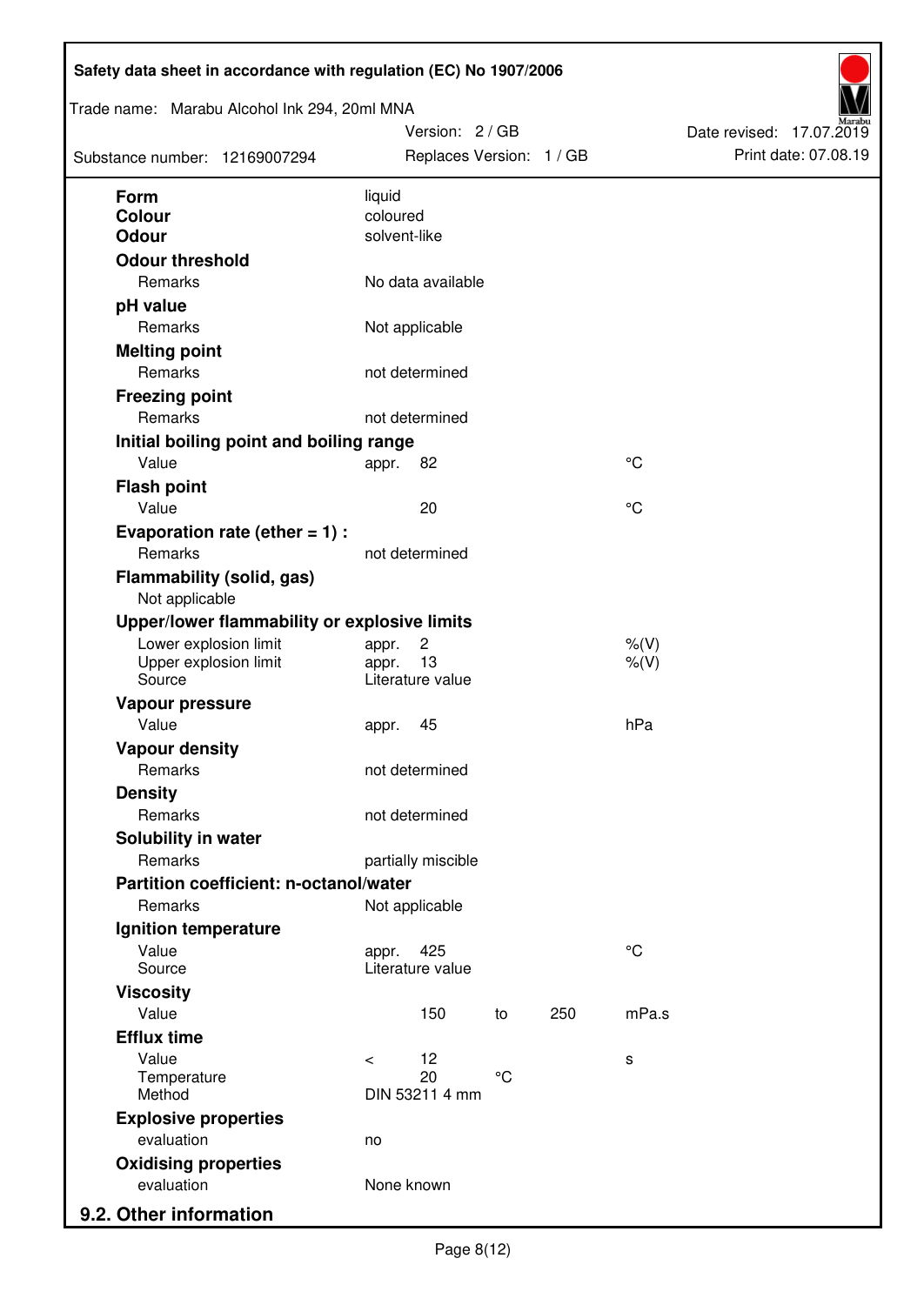Trade name: Marabu Alcohol Ink 294, 20ml MNA

Version: 2 / GB

Substance number: 12169007294

## **Other information**

The physical specifications are approximate values and refer to the used safety relevant component(s).

# **SECTION 10: Stability and reactivity**

#### **10.1. Reactivity**

No hazardous reactions when stored and handled according to prescribed instructions.

#### **10.2. Chemical stability**

Stable under recommended storage and handling conditions (see section 7).

#### **10.3. Possibility of hazardous reactions**

Keep away from oxidising agents, strongly alkaline and strongly acid materials in order to avoid exothermic reactions.

#### **10.4. Conditions to avoid**

When exposed to high temperatures may produce hazardous decomposition products.

#### **10.5. Incompatible materials**

No hazardous reactions when stored and handled according to prescribed instructions.

### **10.6. Hazardous decomposition products**

See chapter 5.2 (Firefighting measures - Special hazards arising from the substance or mixture).

## **SECTION 11: Toxicological information**

### **11.1. Information on toxicological effects**

| <b>Acute oral toxicity</b>                |                                                                   |       |  |  |  |
|-------------------------------------------|-------------------------------------------------------------------|-------|--|--|--|
| Remarks                                   | Based on available data, the classification criteria are not met. |       |  |  |  |
| <b>Acute oral toxicity (Components)</b>   |                                                                   |       |  |  |  |
| <b>Acetone</b><br><b>Species</b><br>LD50  | rat<br>5800                                                       | mg/kg |  |  |  |
| <b>Acute dermal toxicity (Components)</b> |                                                                   |       |  |  |  |
| <b>Acetone</b><br>Species<br>LD50         | rabbit<br>20000                                                   | mg/kg |  |  |  |
| <b>Acute inhalational toxicity</b>        |                                                                   |       |  |  |  |
| Remarks                                   | Based on available data, the classification criteria are not met. |       |  |  |  |
| <b>Skin corrosion/irritation</b>          |                                                                   |       |  |  |  |
| Remarks                                   | Based on available data, the classification criteria are not met. |       |  |  |  |
| Serious eye damage/irritation             |                                                                   |       |  |  |  |
| evaluation<br><b>Remarks</b>              | irritant<br>The classification criteria are met.                  |       |  |  |  |
| <b>Sensitization</b>                      |                                                                   |       |  |  |  |
| Remarks                                   | Based on available data, the classification criteria are not met. |       |  |  |  |
| <b>Mutagenicity</b>                       |                                                                   |       |  |  |  |
| <b>Remarks</b>                            | Based on available data, the classification criteria are not met. |       |  |  |  |
| <b>Reproductive toxicity</b>              |                                                                   |       |  |  |  |
| Remarks                                   | Based on available data, the classification criteria are not met. |       |  |  |  |
| Carcinogenicity                           |                                                                   |       |  |  |  |
| Remarks                                   | Based on available data, the classification criteria are not met. |       |  |  |  |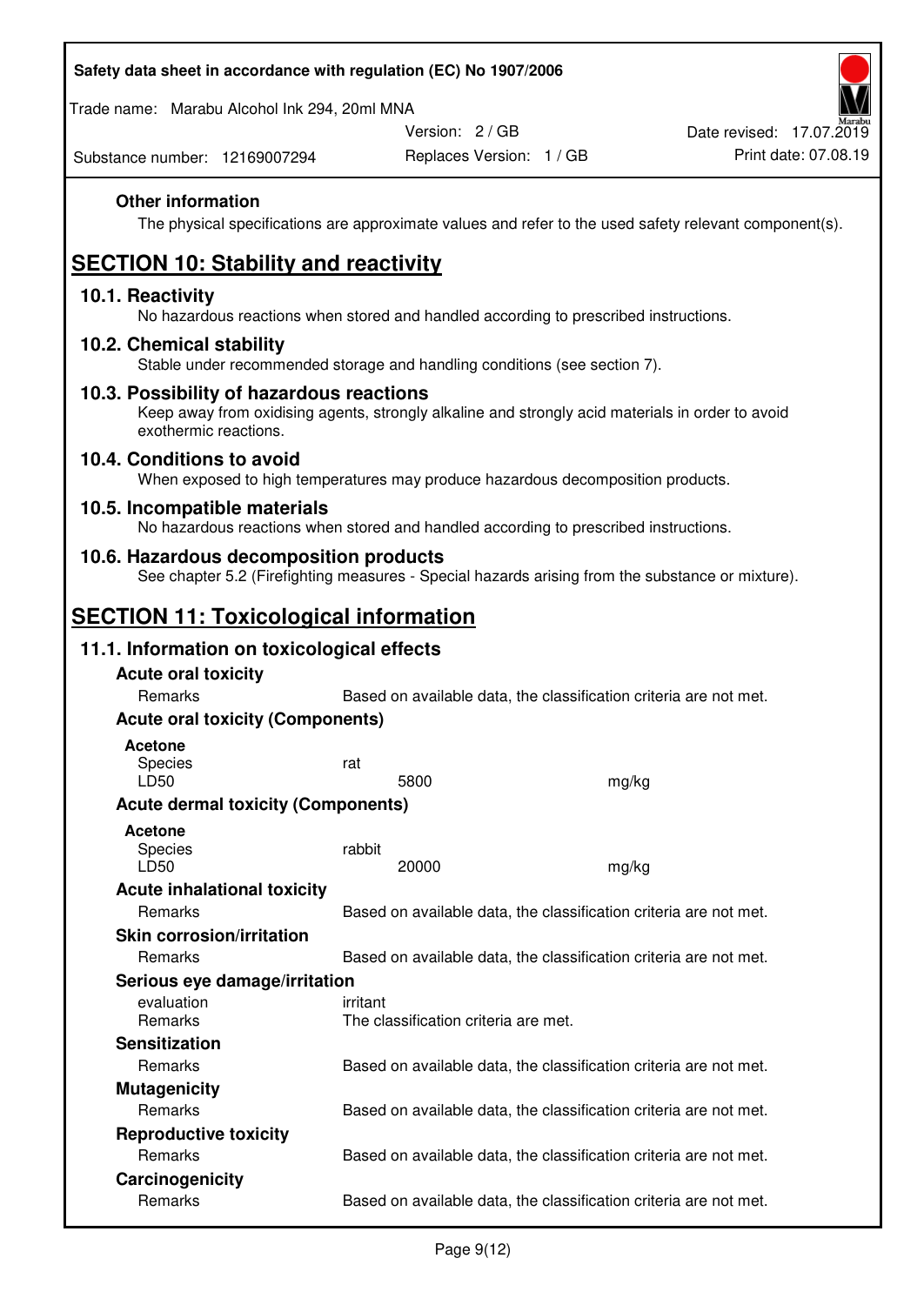Trade name: Marabu Alcohol Ink 294, 20ml MNA

Version: 2 / GB

Substance number: 12169007294

Replaces Version: 1 / GB Print date: 07.08.19 Date revised: 17.07.2019

## **Specific Target Organ Toxicity (STOT)**

| Single exposure<br><b>Remarks</b><br>evaluation | The classification criteria are met.<br>May cause drowsiness or dizziness. |
|-------------------------------------------------|----------------------------------------------------------------------------|
| <b>Repeated exposure</b><br>Remarks             | Based on available data, the classification criteria are not met.          |

#### **Aspiration hazard**

Based on available data, the classification criteria are not met.

#### **Experience in practice**

Exposure to component solvents vapours concentration in excess of the stated occupational exposure limit may result in adverse health effects such as mucous membrane and respiratory system irritation and adverse effects on kidney, liver and central nervous system. Symptoms and signs include headache, dizziness, fatigue, muscular weakness, drowsiness and in extreme cases, loss of consciousness. Solvents may cause some of the above effects by absorption through the skin. Repeated or prolonged contact with the mixture may cause removal of natural fat from the skin resulting in non-allergic contact dermatitis and absorption through the skin. The liquid splashed in the eyes may cause irritation and reversible damage. Ingestion may cause nausea, diarrhoea and vomiting. This takes into account, where known, delayed and immediate effects and also chronic effects of components from short-term and long-term exposure by oral, inhalation and dermal routes of exposure and eye contact.

#### **Other information**

There are no data available on the mixture itself. The mixture has been assessed following the additivity method of the GHS/CLP Regulation (EC) No 1272/2008.

## **SECTION 12: Ecological information**

## **12.1. Toxicity**

#### **General information**

There are no data available on the mixture itself.Do not allow to enter drains or water courses.The mixture has been assessed following the summation method of the CLP Regulation (EC) No 1272/2008 and is not classified as dangerous for the environment.

#### **12.2. Persistence and degradability**

#### **General information**

No data available

#### **12.3. Bioaccumulative potential**

#### **General information**

There are no data available on the mixture itself.

#### **Partition coefficient: n-octanol/water**

Remarks Not applicable

## **12.4. Mobility in soil**

#### **General information**

There are no data available on the mixture itself.

#### **12.5. Results of PBT and vPvB assessment**

#### **General information**

There are no data available on the mixture itself.

#### **12.6. Other adverse effects**

### **General information**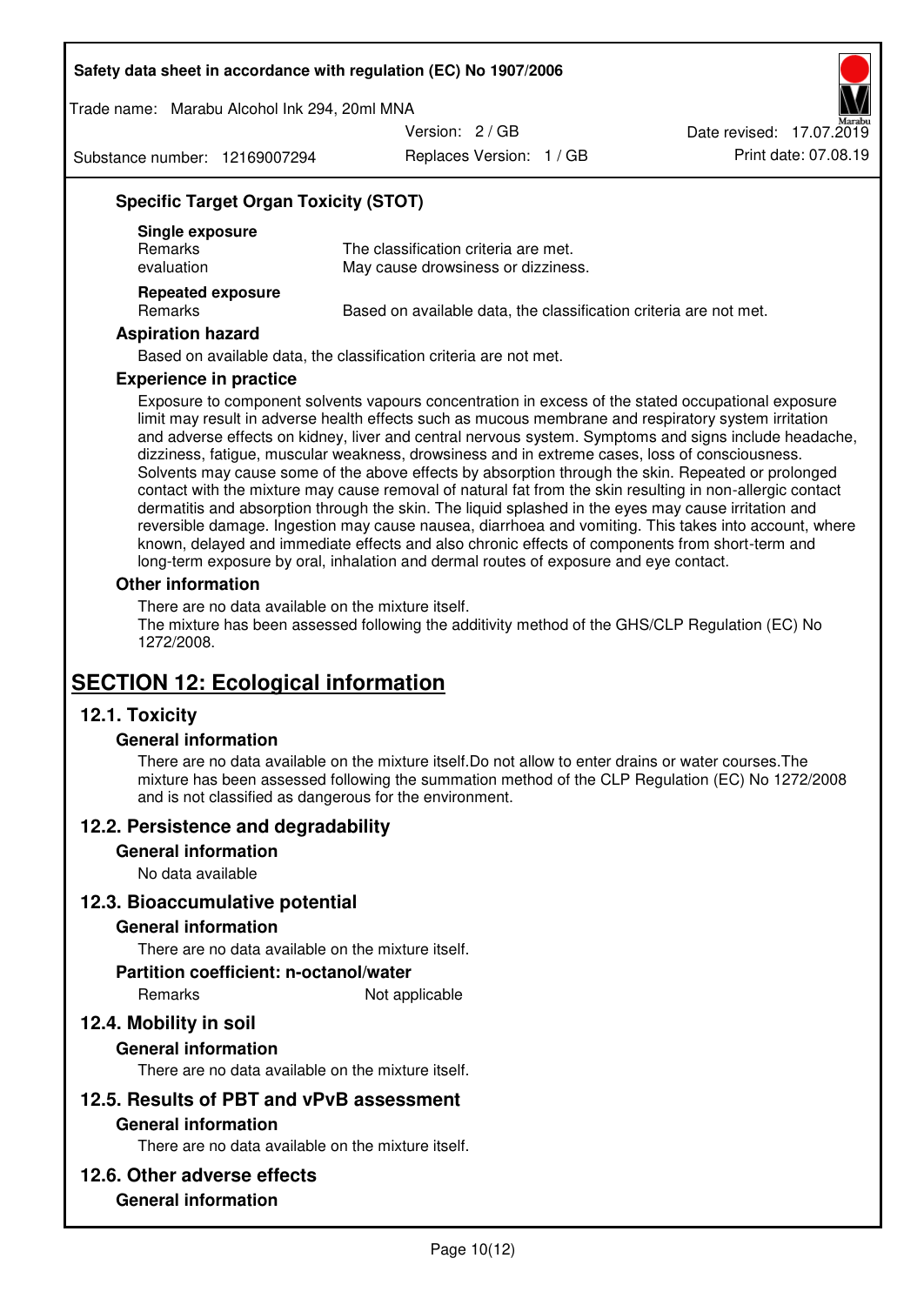Trade name: Marabu Alcohol Ink 294, 20ml MNA

Version: 2 / GB

Substance number: 12169007294

Replaces Version: 1 / GB Print date: 07.08.19 Date revised: 17.07.2019

There are no data available on the mixture itself.

# **SECTION 13: Disposal considerations**

## **13.1. Waste treatment methods**

### **Disposal recommendations for the product**

Do not allow to enter drains or water courses.

Wastes and emptied containers should be classified in accordance with relevant national regulation. The European Waste Catalogue classification of this product, when disposed of as waste is EWC waste code  $08\,03\,12^*$  waste ink containing dangerous substances If this product is mixed with other wastes, the original waste product code may no longer apply and the appropriate code should be assigned.

For further information contact your local waste authority.

### **Disposal recommendations for packaging**

Using information provided in this safety data sheet, advice should be obtained from the relevant waste authority on the classification of empty containers. Empty containers must be scrapped or reconditioned.

Not emptied containers are hazardous waste (waste code number 150110).

## **SECTION 14: Transport information**

#### **Land transport ADR/RID**

| 14.1. UN number<br><b>UN 1263</b>                                                                                                                                                                                                            |                   |
|----------------------------------------------------------------------------------------------------------------------------------------------------------------------------------------------------------------------------------------------|-------------------|
| 14.2. UN proper shipping name                                                                                                                                                                                                                |                   |
| <b>PAINT</b>                                                                                                                                                                                                                                 |                   |
| 14.3. Transport hazard class(es)                                                                                                                                                                                                             |                   |
| Class                                                                                                                                                                                                                                        |                   |
| Label                                                                                                                                                                                                                                        | ვ<br>ვ            |
| 14.4. Packing group                                                                                                                                                                                                                          |                   |
| Packing group                                                                                                                                                                                                                                | Ш                 |
| Special provision                                                                                                                                                                                                                            | 640D              |
| <b>Limited Quantity</b>                                                                                                                                                                                                                      | 5 <sub>1</sub>    |
| Transport category                                                                                                                                                                                                                           | 3                 |
| 14.5. Environmental hazards                                                                                                                                                                                                                  |                   |
| Tunnel restriction code                                                                                                                                                                                                                      | D/E               |
|                                                                                                                                                                                                                                              |                   |
| <b>Marine transport IMDG/GGVSee</b><br>14.1. UN number<br>UN 1263<br>14.2. UN proper shipping name<br><b>PAINT</b><br>14.3. Transport hazard class(es)<br>Class<br>14.4. Packing group<br>Packing group<br>14.5. Environmental hazards<br>no | 3<br>$\mathbf{I}$ |
| Air transport ICAO/IATA                                                                                                                                                                                                                      |                   |
| 14.1. UN number                                                                                                                                                                                                                              |                   |
| UN 1263                                                                                                                                                                                                                                      |                   |
| 14.2. UN proper shipping name<br><b>PAINT</b>                                                                                                                                                                                                |                   |
| 14.3. Transport hazard class(es)                                                                                                                                                                                                             |                   |
| Class                                                                                                                                                                                                                                        | 3                 |
|                                                                                                                                                                                                                                              |                   |